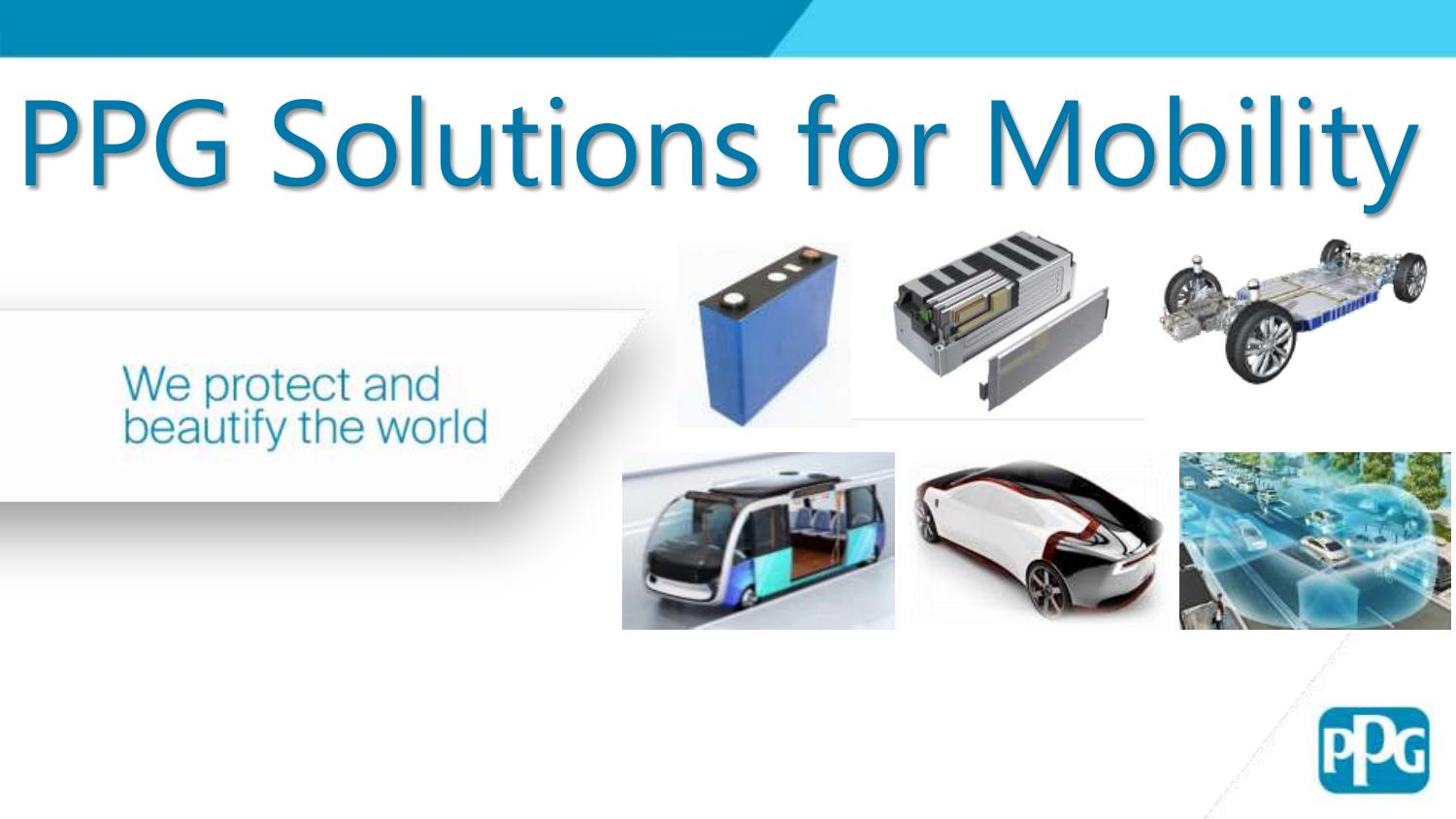## **PPG: 46,600 employees protecting and beautifying our world**





A global maker of paints, coatings, and specialty materials

A leader in all our markets: construction, consumer products, industrial and transportation markets and

aftermarkets



operations in more than 70 countries

Headquartered in Pittsburgh, Pennsylvania, with



Founded in 1883 Fortune 500:

Ranked 191:

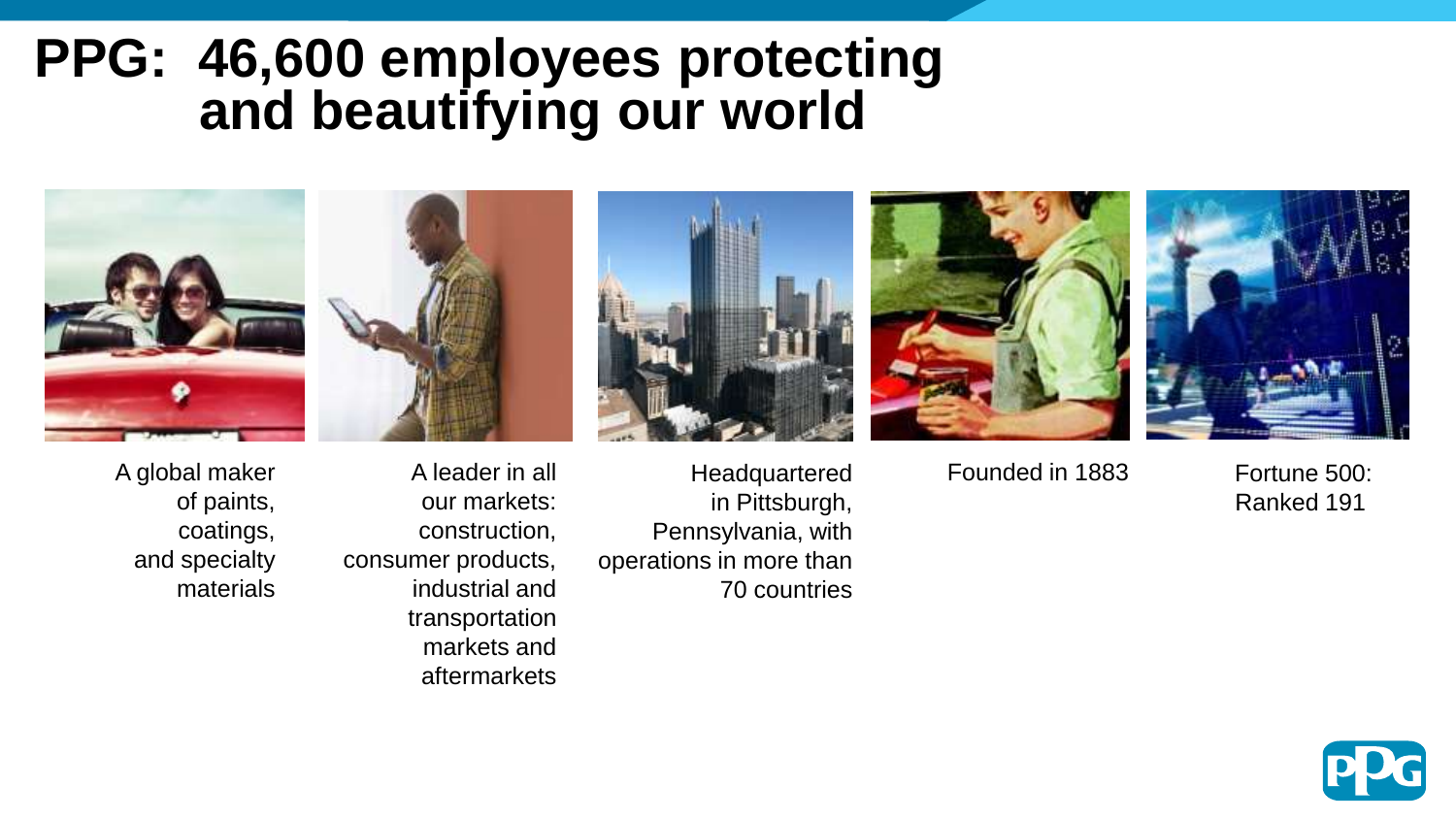### **Two Primary Reporting Segments; Covering Relevant Markets**



#### **Performance Coatings**

- Aerospace
- Architectural Coatings
- Automotive Refinish Coatings
- Protective & Marine Coatings



### **Industrial Coatings**

- Automotive OEM Coatings
- Industrial Coatings
- Packaging Coatings
- Specialty Coatings & Materials
- Coatings Services

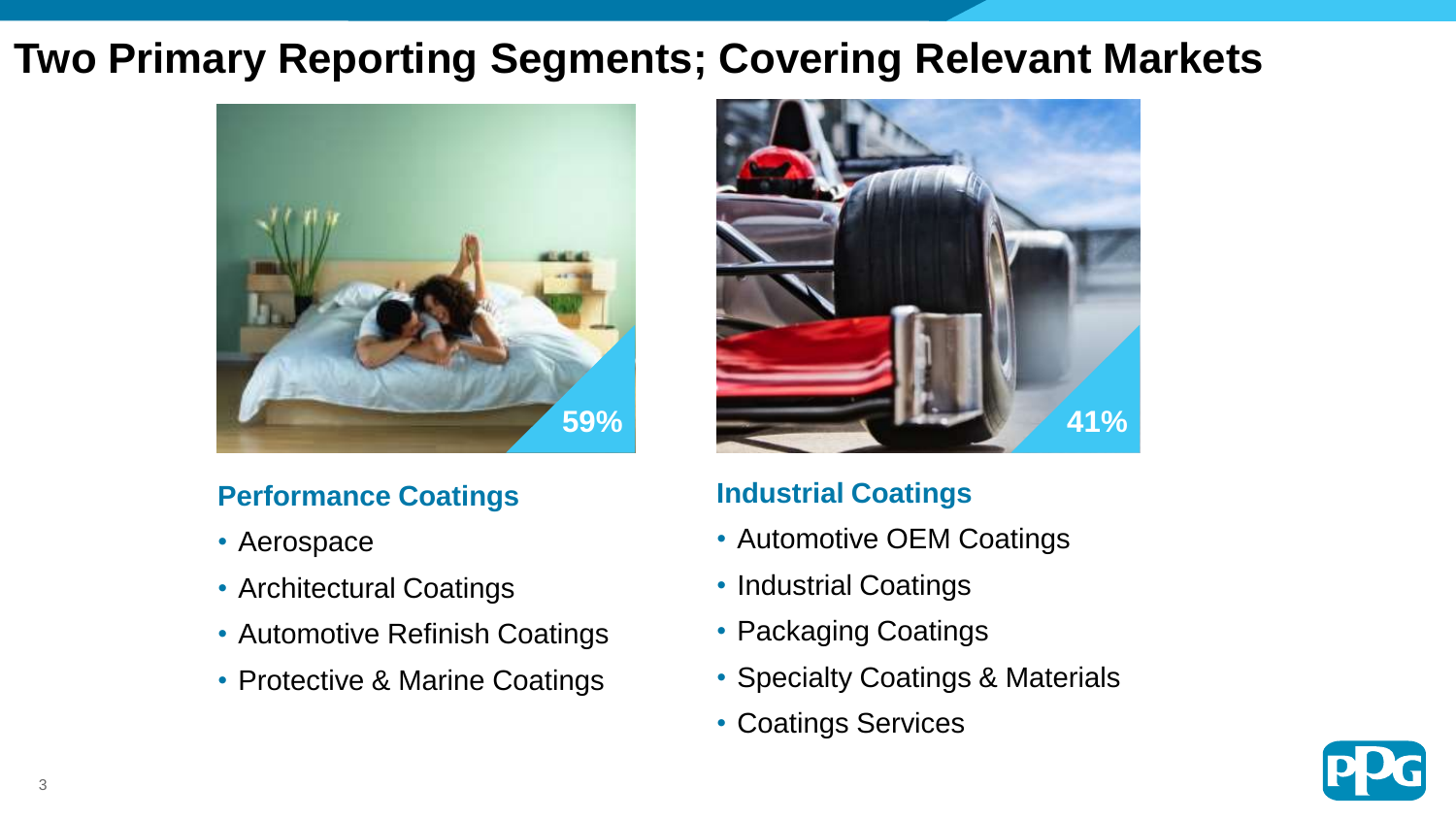# **Innovation by the Numbers**

**> 3% sales ~ \$500 million 3500+ 32%** 40% of Sales **annual R&D Investment technical employees at more than 100 locations of sales from sustainable products, 60% increase since 2012 2025 target for total sales from products or processes that improve sustainability**

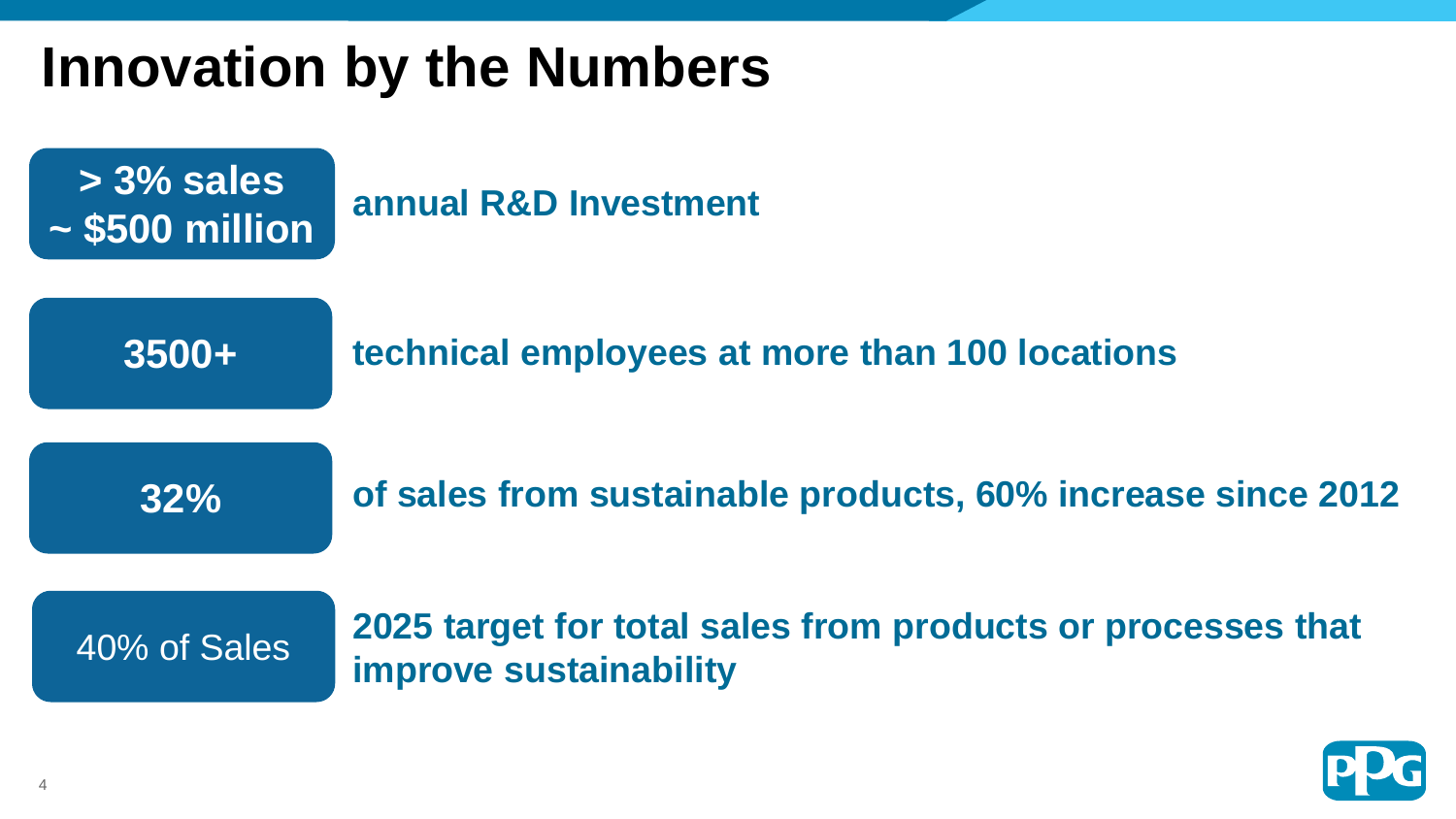### **PPG Coatings Enable Protection & Beautification + E-Mobility**

#### **First Layers**

- Pretreatment
- Electrocoat
- Primer
- Basecoat
- Clearcoat

#### **Decorative Automotive Parts and Accessories**

- Bumpers
- Mirror Housings
- Handles
- Trim

#### **Suspension**

- Coil springs
- Brake systems

• Wheels

- Shock absorbers • Underbody parts
- Control arms

- Adhesives and **Sealants** 
	- Liquid-applied
		- sound dampening
- **Specialized Autonomous Driving Equipment**
- Light detection and ranging active
- Easy-clean sensors
- Radar compatible

#### **Automotive Parts And Accessories**

- Wiper arms
- Running boards
- Bumpers
- Tow hitches
- Roof racks

#### **Interiors**

- Instrument panels
- Interior panels/trim
- Entertainment consoles
- Interior displays

#### **EV Battery**

- Battery Cell
- Adhesives and
- **Sealants**
- NVH
- Fire Protection

#### **Functional Coatings For Sensors and Antennas**

- Antiglare lenses
- Easy-to-clean lenses
- Conductive inks
- Passenger classification
- Flexible heating
- Control panels
- Self-dimming mirrors
- Radio frequency interface shielding

PPG Confidential Information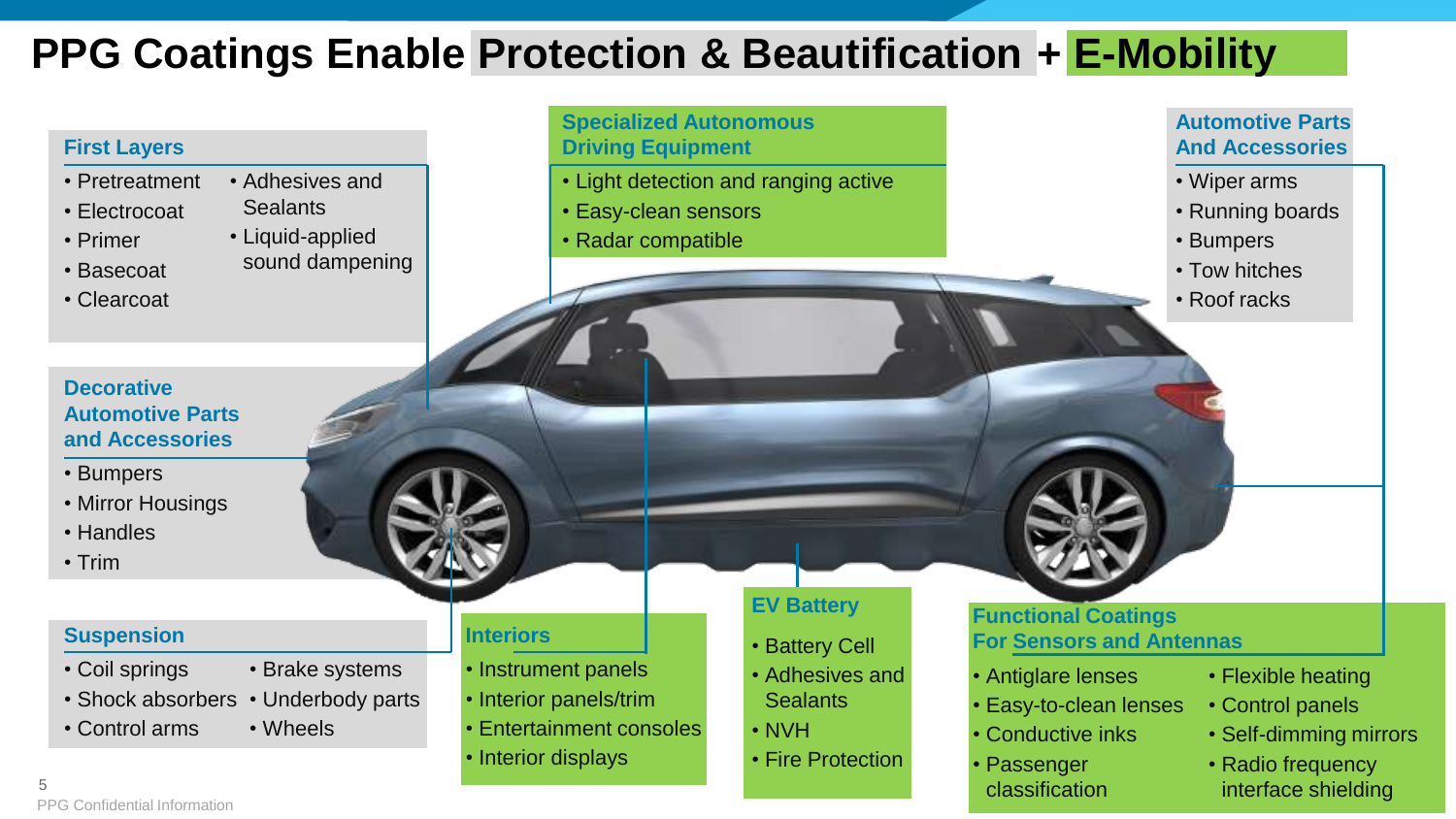## **Value-Add Coatings at the Heart of a Lithium-Ion Battery**

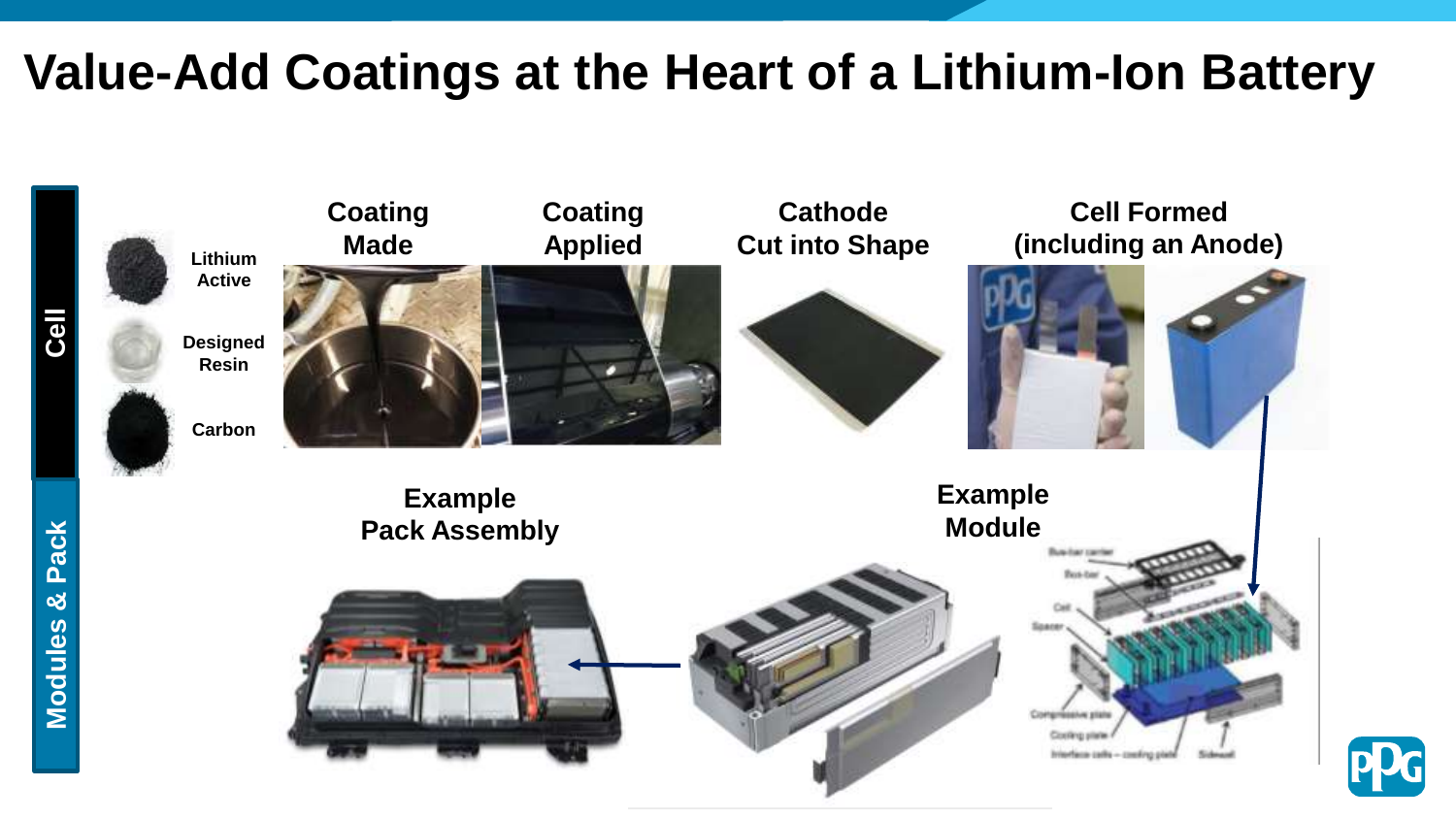### **PPG Wide Portfolio Directly Applicable on Battery Modules & Packs**

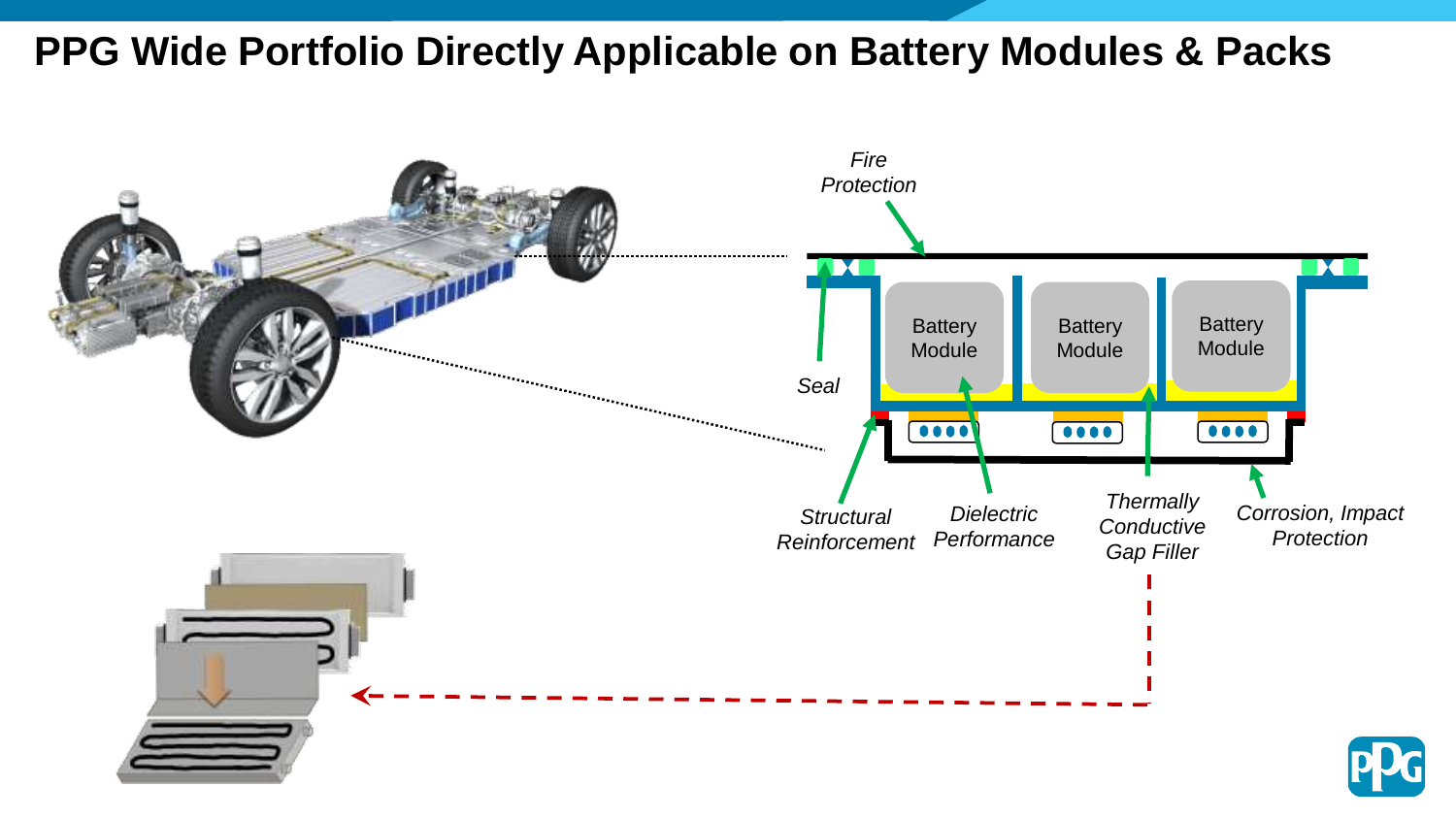### **3 Examples of PPG Coatings Enabling Sensor Performance**

### **LiDAR wavelengths Radar wavelengths**

### **Obstructed lens & housing**



**PPG Coatings Improve "Visibility" Of Dark Colors**



### **PPG Coating Minimize 2-way Signal Loss**



**Coatings keep interfaces clean, Allow reliable sensor signal transfer**